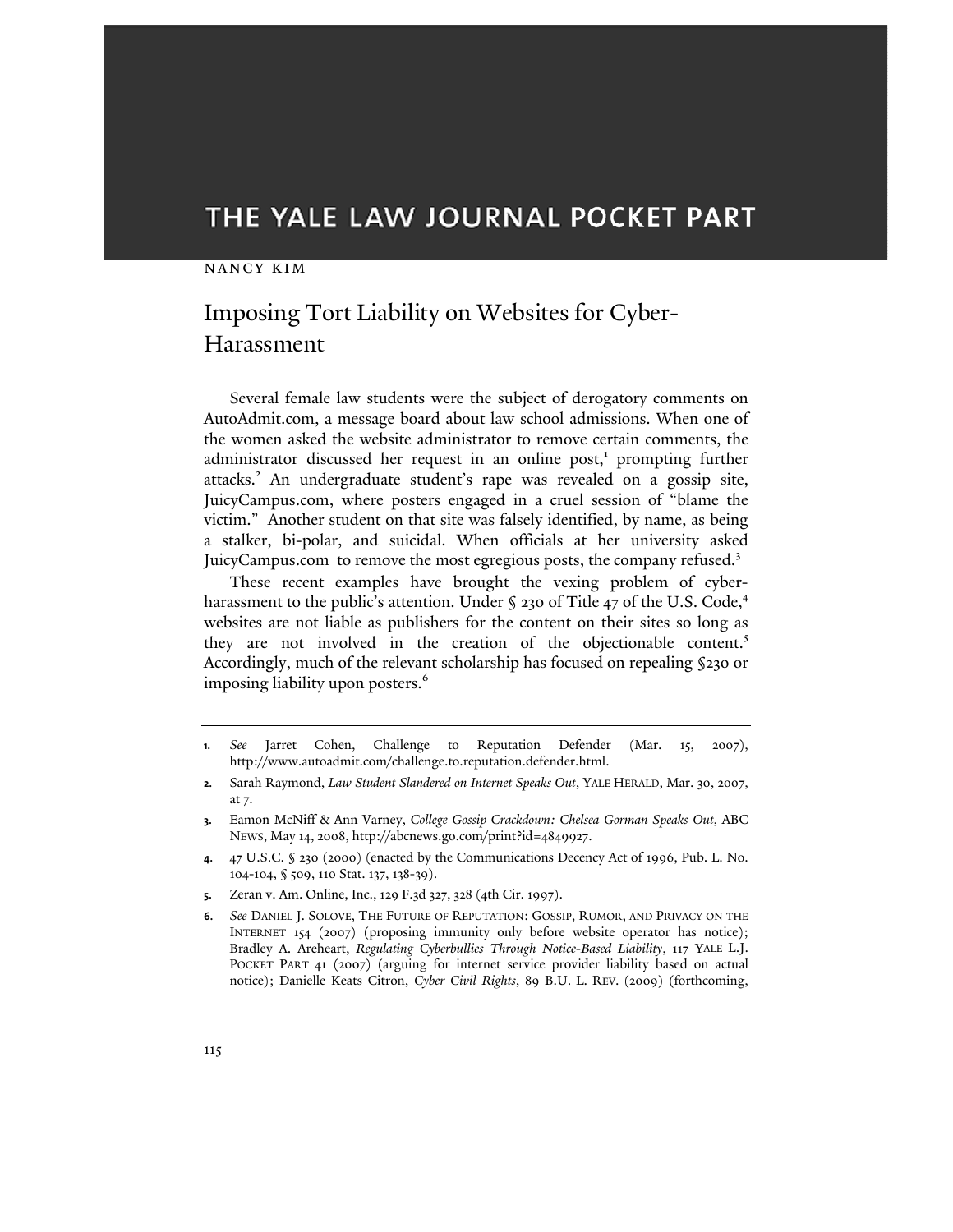The immunity that website sponsors—the entities that own the domain name and control the activity on a website—have *as publishers* should not mean that they have no obligation whatsoever for the activity on their website. Website sponsors have a proprietary interest in their websites. Accordingly, they should be subject to the same standard of conduct as other proprietors.

### **I. section 230 immunity**

Legal duties and social norms guide how business owners respond to activity on their premises. Those legal duties and social norms are still in flux regarding the responsibility of website sponsors. Website sponsors have reaped the benefits of proprietorship, enforcing those benefits through contracts (such as clickwraps and browsewraps) that establish the terms of use for their visitors. For example, many websites have privacy policies that enable them to exploit users' personal information for marketing or advertising purposes.

At the same time, website sponsors have managed to escape many of the responsibilities of proprietorship. Section 230 immunity was intended to protect "good Samaritan" internet service providers from liability for blocking or screening obscene material<sup>7</sup> and to encourage the development of the Internet.<sup>8</sup> Court decisions, however, have applied §230 immunity too broadly.<sup>9</sup> Unfortunately, the very section intended to enable websites to monitor offensive material is now being used to shield websites that traffic in such content. For example, JuicyCampus.com claims that it is not liable for content posted by users because it is an interactive service provider.<sup>10</sup>

This is not to suggest that websites should be subject to the same type of liability that currently attaches to newspaper publishers. Because of the quantity of user-generated content and the speed with which it is produced, websites may be unable to edit and review all posted material in the same way

draft on file with author), *available at*  http://papers.ssrn.com/sol3/papers.cfm?abstract\_id=1271900 (arguing that online mobs should be subject to civil rights law and discussing the need to establish standard of care for internet service providers).

**<sup>7.</sup>** See 47 U.S.C. § 230(c)(2). That section provides that "[n]o provider or user of an interactive computer services shall be held liable on account of . . . (A) any action voluntarily taken in good faith to restrict access to or availability of material that the provider or user considers to be obscene, lewd, lascivious, filth, excessively violent, harassing, or otherwise objectionable, whether or not such material is constitutionally protected . . . . "

**<sup>8.</sup>** *See id.* ("It is the policy of the United States to promote the continued development of the Internet and other interactive computer services and other interactive media . . . .").

**<sup>9.</sup>** *See, e.g.*, Zeran, 129 F.3d at 330-34.

**<sup>10.</sup>** Jeffrey R. Young, *New Jersey Investigates Juicy Campus Gossip Site for Possible Consumer Fraud Violations*, CHRON. HIGHER EDUC., Mar. 19, 2008.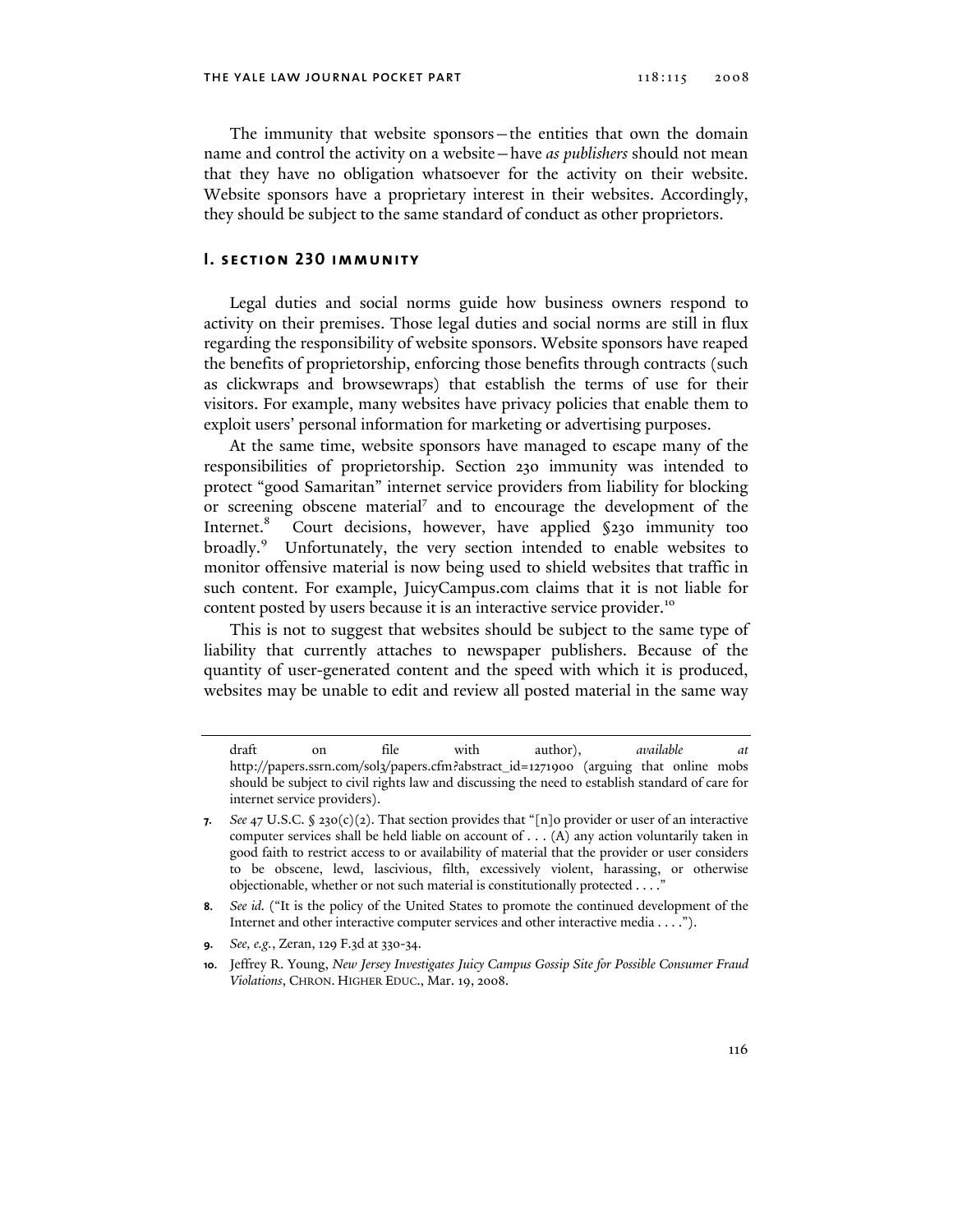that newspaper publishers currently do. But to say that websites should not be subject to the same liability as offline publishers and distributors does not mean that they should have *no* liability whatsoever. This is especially so given that often the only practical remedy available to a victim of cyber-harassment is an appeal to the website administrator to take down the offending communication.

### **II. websites as "proprietors"**

While commentators dispute whether websites are "property," they generally agree that website sponsors maintain some proprietary interest in their websites and domain names.<sup>11</sup> Websites are businesses, even if they don't sell products or have a physical "storefront." Website sponsors may commercialize their websites in indirect ways, such as through advertising revenue or by using their websites as marketing tools for other products or services. Accordingly, website sponsors should be liable to visitors if they fail to exercise reasonable care just as other business owners are liable to their invitees. Because publicly accessible websites invite all Internet users and benefit from viewer traffic, all visitors to publicly accessible sites should be considered invitees, even if they choose not to post or register with the website.

Prosser states that a possessor of business premises must "exercise the power of control or expulsion which his occupation of the premises gives him over the conduct of a third person who may be present, to prevent injury to the visitor at his hands," but only where the possessor had "reason to believe . . . that the conduct of the other will be dangerous to the invitee."12 The *Restatement (Second) of Torts* states:

A possessor of land who holds it open to the public for entry for his business purposes is subject to liability to members of the public while they are upon the land for such a purpose, for physical harm caused by the accidental, negligent, or intentionally harmful acts of third persons or animals, and by the failure of the possessor to exercise reasonable care to (a) discover that such acts are being done or are likely to be done, or (b) give warning adequate to enable the visitors to avoid the harm, or otherwise protect them against it.<sup>13</sup>

**<sup>11.</sup>** For example, in *Kremen v. Cohen*, both parties agreed that "domain names are a kind of property." 325 F. 3d 1035, 1041 (9th Cir. 2003).

**<sup>12.</sup>** W. PAGE KEETON ET AL., PROSSER AND KEETON ON THE LAW OF TORTS 428 (5th ed. 1984).

**<sup>13.</sup>** RESTATEMENT (SECOND) OF TORTS § 344 (1965). *See also* Murphy v. Penn Fruit Co., 418 A.2d 480 (Pa. Super. Ct. 1980); *cf.* Gupton v. Quicke, 442 S.E.2d 658 (Va. 1994) (holding that when a tavern allowed a customer to reenter premises after verbally threatening plaintiff, the tavern had a duty to exercise reasonable care to control customer's conduct to prevent physical harm to plaintiff).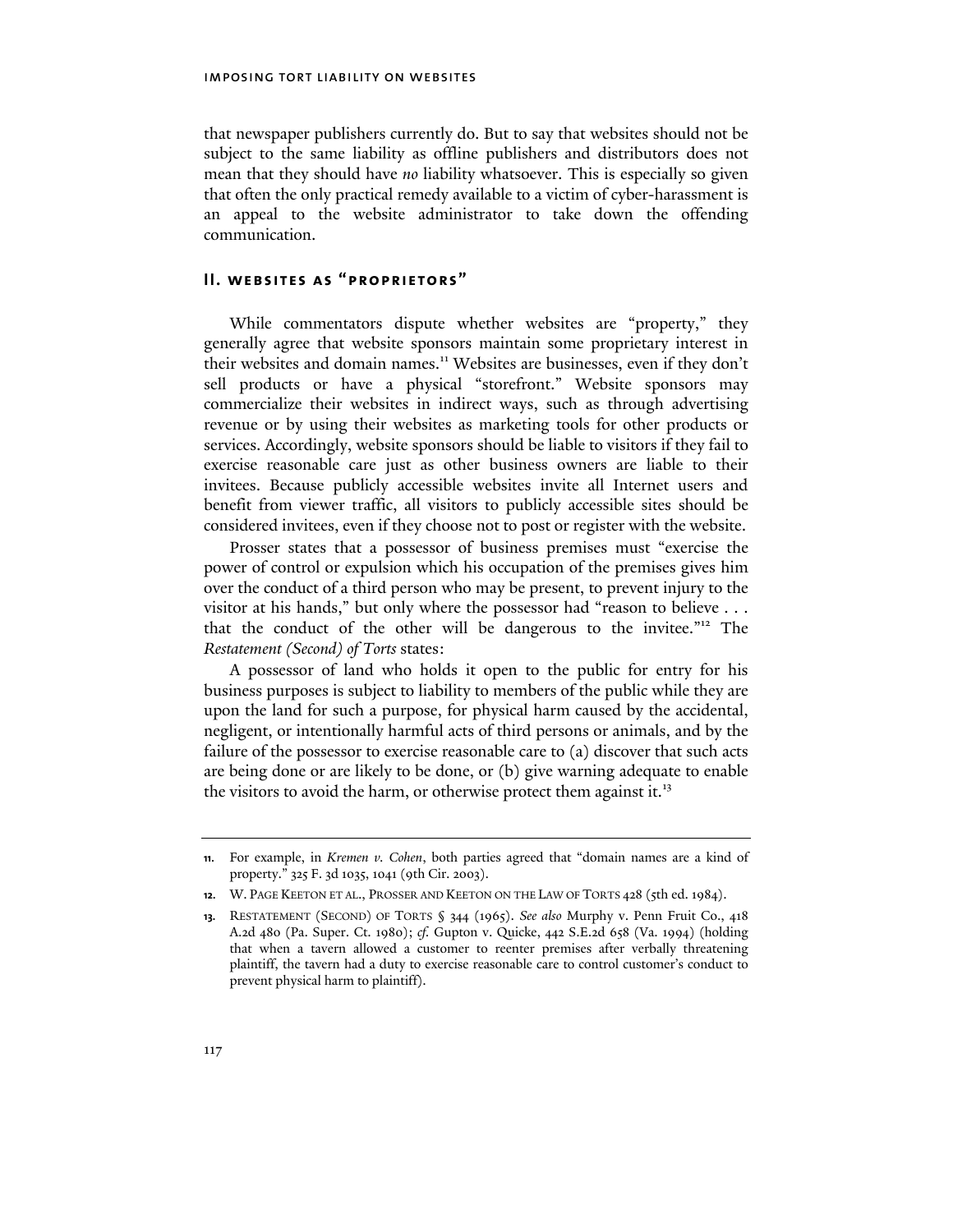Courts have found proprietors liable even for nonphysical harm caused by third parties. In one case, the Supreme Court of Alabama held that a hotel could be liable for invasion of privacy based upon the actions of someone who was not an agent of the hotel.<sup>14</sup> The plaintiffs in that case alleged that a "peeping Tom" had access to their room through holes in the wall. The Alabama Supreme Court held that "the proprietor of a hotel may . . . be held liable for the actions of a third party," and stated that a jury could reasonably conclude that the hotel could have discovered and repaired the peeping holes through reasonable inspection.<sup>15</sup>

Websites might not be physical storefronts, but that is no reason for a court to limit their business premises liability. Website sponsors benefit from and encourage activity on their website. Like traditional proprietors, they are in the best position to avoid harm caused by such activity.

Consequently, while websites are immune from liability as *publishers* under the Communications Decency Act, they should be liable as proprietors for a failure to exercise reasonable care to protect site visitors from foreseeable harm by cyber-harassers.

## **III. the exercise of "reasonable care"**

Websites can take several steps to demonstrate "reasonable care." They can implement and enforce user guidelines. They can incorporate user-moderated controls into their websites, such as "Report Abuse" buttons. They can strip or threaten to strip a harasser of anonymity. They can expel abusive posters. Website sponsors would not be required to remove offending content upon request. But the website sponsor's response—or nonresponse—to take-down requests must be reasonable given the circumstances.

#### **conclusion**

To acknowledge that a website has responsibilities to its visitors does not impose an undue burden upon websites; rather these obligations mirror the obligations that all business owners have in the conduct of their businesses. Given that a victim of cyber-harassment has no real remedy beyond appealing to the website, tort liability encourages websites to respond in a socially responsible manner without imposing an unrealistic duty to prescreen or censor materials.

**<sup>14.</sup>** Carter v. Innisfree Hotel, Inc., 661 So. 2d 1174, 1179 (Ala. 1995).

**<sup>15.</sup>** *Id.* at 1180.